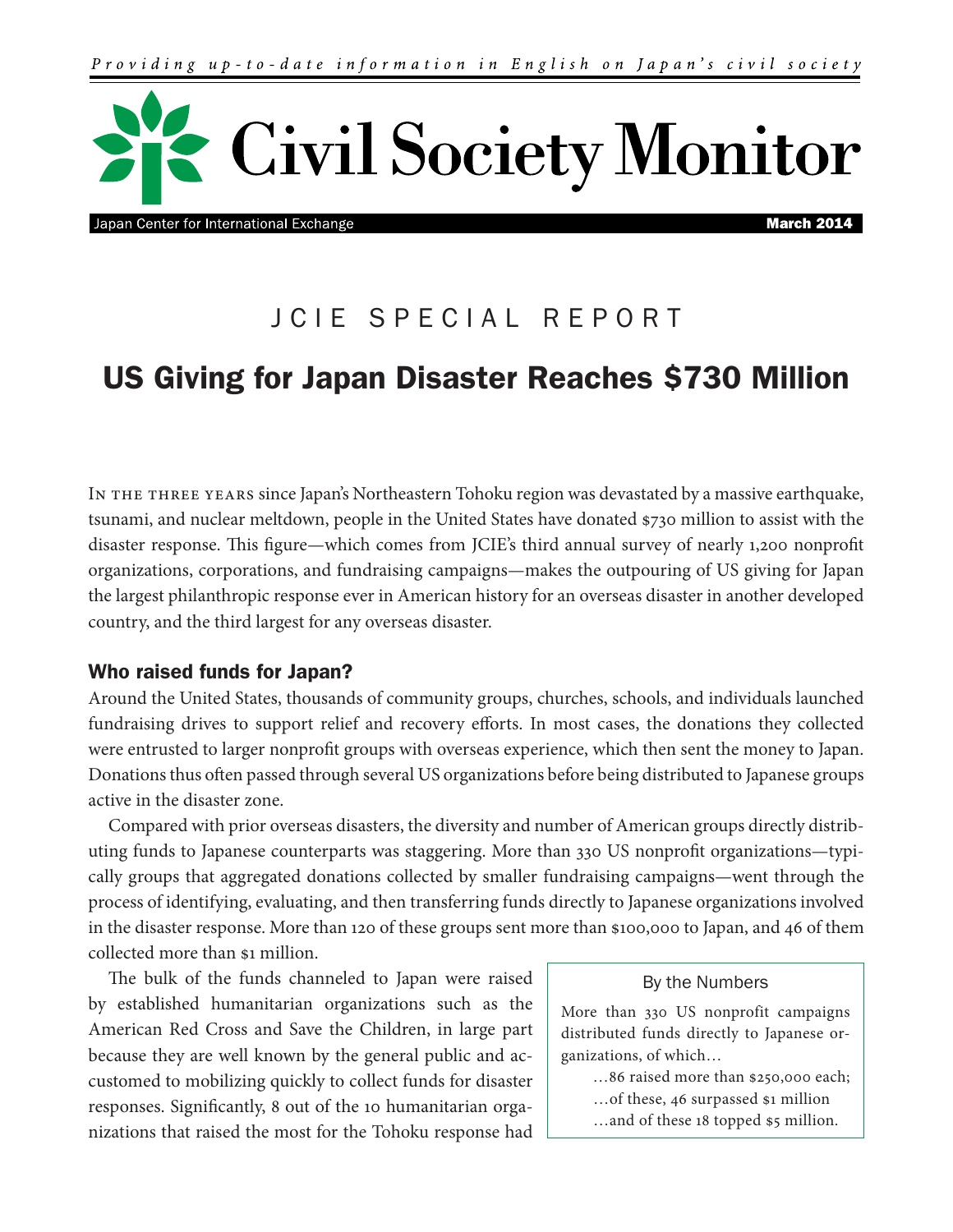

The figure for Superstorm Sandy is from the New York State Attorney General's Office and should be considered a rough estimate. Other figures, excluding that for Japan, are from the University of Indiana's Center on Philanthropy.

affiliates or preexisting programs in Japan. For instance, the American Red Cross arranged to give funds to the Japanese Red Cross, World Vision could quickly reach out to World Vision Japan, and Mercy Corps already had an established relationship with Peace Winds Japan. Several of these groups went so far as to dispatch personnel to Japan to oversee the distribution of funds, although far fewer than would normally be the case for a disaster in a developing country.

Notably, 5 of the 10 groups that collected the most in donations for Japan are faithbased organizations, such as Catholic Relief Services and Samaritan's Purse. Combined, faith-based organizations raised more than \$135 million for the disaster response. Many of

these groups had few historic ties to Japan; for instance, a handful of Jewish charities collectively raised more than \$4.4 million, while Islamic Relief USA collected almost \$270,000 for the response.

More than 75 organizations that focus on various aspects of US-Japan relations also mobilized to launch relief funds. Together, they channeled nearly \$50 million in donations to Japan. While they had limited experience with disaster fundraising, they proved particularly adept at identifying indigenous Japanese nonprofits that were working on important issues in the disaster zone and that were harder for more broadly gauged humanitarian organizations to support.

### What distinguished the response?

In addition to its sheer size, the US philanthropic response to the Japan disaster was unique in that it seemed to be driven in large part by the personal connections that many of the donors and fundraisers had to Japan. After the 2004 Indian Ocean tsunami, former Presidents Bill Clinton and George H. W. Bush joined President George W. Bush at a White House press conference to call for Americans to give generously to help with the response. A similar tack was taken by President Obama for the 2010 Haiti earthquake. However, since Japan is not a

#### Facts about the Response

- ❏ Over 90% of US funds went for nonprofit activities in Japan, and less than 10% were for the types of governmental initiatives or the cash grants-in-aid (*gienkin*) that dominate disaster giving in Japan.
- ❏ Only 2% of US donations were in-kind goods; almost all was in the form of cash contributions.
- ❏ More than half of US giving was designated for long-term recovery efforts—rebuilding community ties, psychosocial care, nonprofit sector strengthening, etc.—rather than emergency relief, which was fortunate because this best suited Japan's needs as a developed country.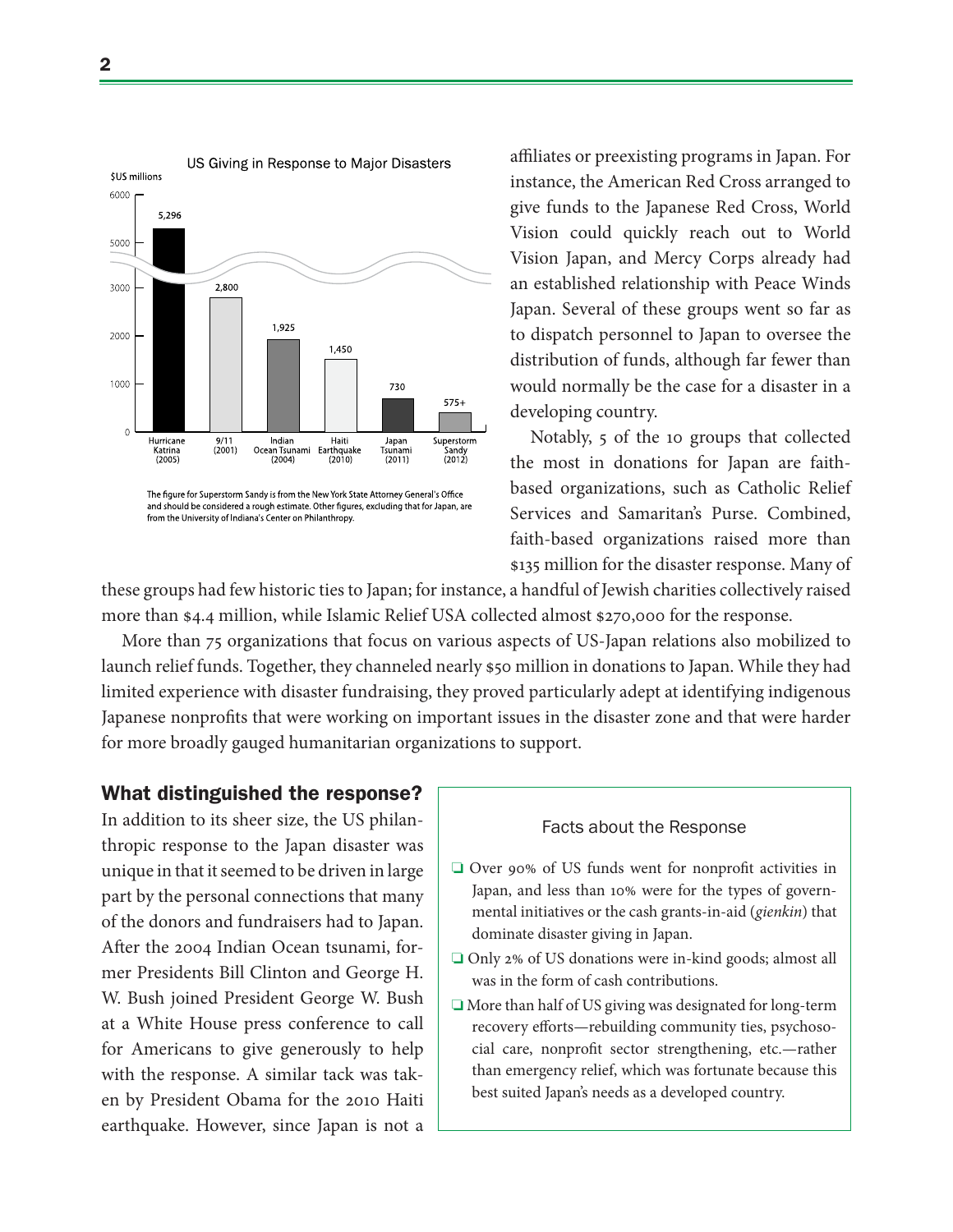developing country, there was no concerted top-down effort to mobilize private funding; rather, the response was more of an organic, grassroots phenomenon.

Many fundraising initiatives drew on the web of ties forged through cultural and grassroots exchanges between the two countries. The network of Japan-America Societies around the United States played a particularly prominent role as its 36 societies collected more than \$27 million for the response. Similarly, young alumni of the Japan Exchange and Teaching Program (JET Program), who had taught in Japanese public schools, raised more than \$330,000 for Japanese responders. Nearly 100 US towns and cities that have Japanese sister cities organized fundraising campaigns. Also, a wide range of professional associations mobilized to raise funds for their Japanese counterparts, with which they had built ties through international conferences and professional exchanges. For example the American Dental Association gave \$63,000 to the Japan Dental Association, the American Nuclear Society raised \$245,000 to support Fukushima plant workers affected by radiation, and the American Library Association even created a fund to help the Japan Library Association support the rebuilding of libraries.

Ethnic ties also played an important role, as the Asian American community mobilized for relief efforts. For their part, Japanese American groups raised more than \$14 million. Perhaps more surprising, numerous Chinese American and Korean American community groups—reportedly more than 350 Korean American groups in the New York area alone—held fundraisers to support

| for the 3/11 Response* | Largest US Fundraising Campaigns |  |
|------------------------|----------------------------------|--|
|                        |                                  |  |

| 1              | American Red Cross                                               | \$312,000,000 |
|----------------|------------------------------------------------------------------|---------------|
| $\overline{2}$ | Save the Children, USA                                           | \$26,150,000  |
| 3              | Samaritan's Purse                                                | \$23,291,000  |
| 4              | <b>Catholic Relief Services</b>                                  | \$23,000,000  |
| 5              | Mercy Corps                                                      | \$16,000,000  |
| 6              | World Vision                                                     | \$14,000,000  |
| 7              | Japan Society of New York                                        | \$13,700,000  |
| 8              | Latter-Day Saints Charities                                      | \$13,000,000  |
| 9              | United Methodist Committee on Relief                             | \$12,408,000  |
| 10             | GlobalGiving                                                     | \$10,315,000  |
| 11             | Salvation Army                                                   | \$9,897,000   |
| 12             | Americares                                                       | \$8,800,000   |
| 13             | Give2Asia                                                        | \$8,586,000   |
| 14             | United States Fund for UNICEF                                    | \$7,000,000   |
| 15             | <b>International Medical Corps</b>                               | \$6,664,000   |
| 16             | <b>Buddhist Tzu Chi Foundation</b>                               | \$6,200,000   |
| 17             | Direct Relief/JACL                                               | \$6,034,000   |
| 18             | Church World Service                                             | \$5,094,000   |
| 19             | Japan-America Society of Hawaii                                  | \$4,474,000   |
| 20             | Sasakawa Peace Foundation USA                                    | \$4,399,000   |
| 21             | United Way Worldwide                                             | \$4,159,000   |
| 22             | Architecture for Humanity                                        | \$4,106,000   |
| 23             | Japanese Cultural and Community<br>Center of Northern California | \$4,022,000   |
| 24             | <b>International Rescue Committee</b>                            | \$3,900,000   |
| 25             | Operation Blessing International                                 | \$3,370,000   |
| 26             | Peace Winds America                                              | \$3,306,000   |
| 27             | Japan Center for International Exchange                          | \$3,281,000   |
| 28             | K.I.D.S. (Kids in Distressed Situations)                         | \$3,000,000   |
| 29             | IFRC at the UN                                                   | \$2,995,000   |
| 30             | Evangelical Lutheran Church in<br>America                        | \$2,900,000   |

\*Estimates of funds raised in the United States by nonprofit organizations as of March 2014. Some organizations raised additional funds outside of the United States, which are not included in their totals.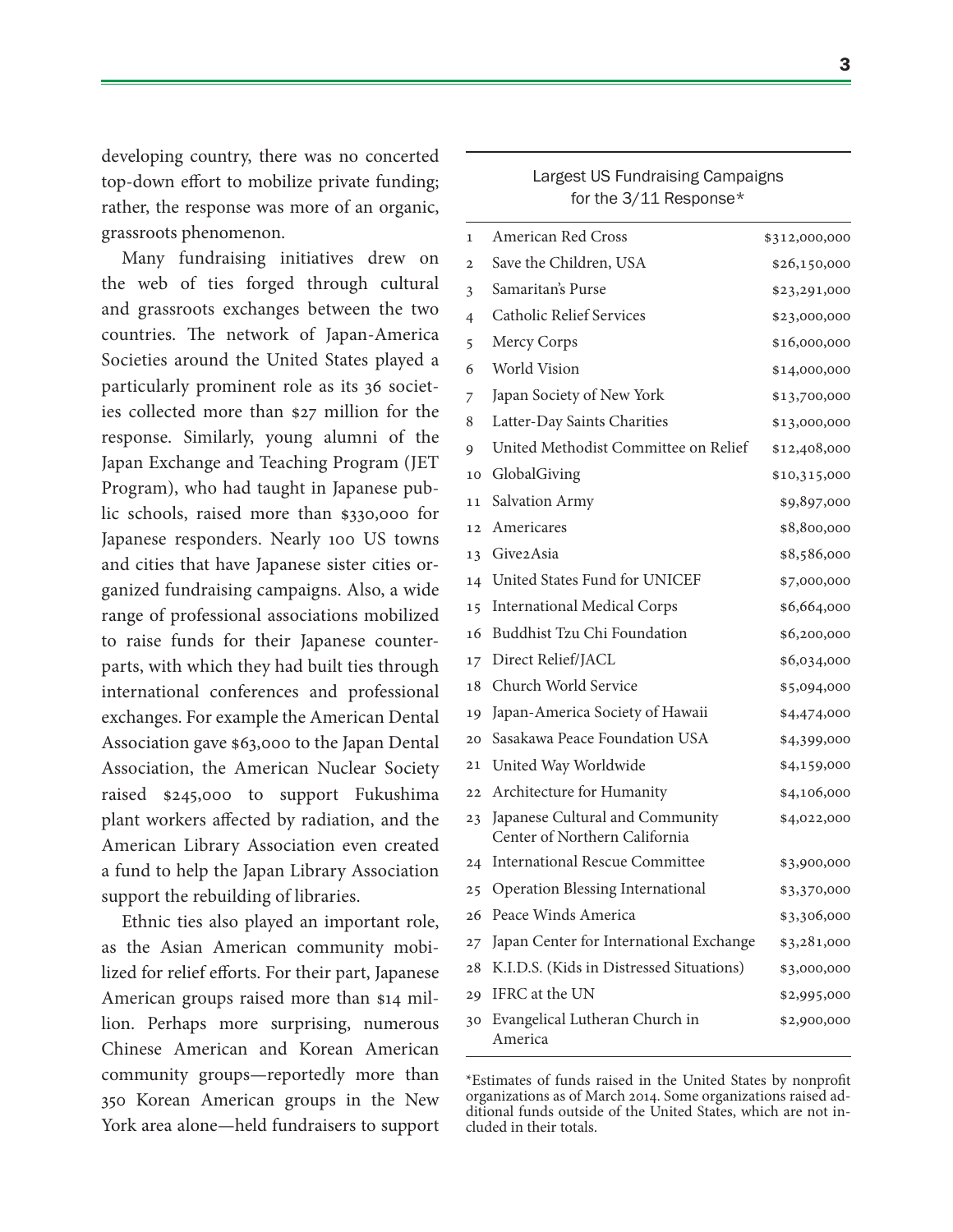Japan, including many groups that have been vocal in their disagreement with the Japanese government on territorial disputes and history issues. This was one case in which personal ties and compassion counted more than old grievances. In a statement that reflected the general sentiment at the time, the president of the Korean American Federation of Orange County was quoted as telling the *Korea Times*, "We still have issues surrounding [the islands of] Dokdo, but now it isn't the time to gripe over that…. First comes first, we must extend support to people in dire need."

## What is happening today?

Three years on, almost all of the major US fundraising campaigns for Japan have been closed down, and the bulk of the funds raised by American organizations has been disbursed to Japanese nonprofits and fully expended. Most of the US organizations that dispatched staff to Japan have returned to their normal programming as their Japan funding was spent down, although a few that have particularly innovative programs in the Tohoku region are still seeking support to continue them. Meanwhile, a number of American groups with special ties to Japan—typically organizations dedicated to US-Japan exchange—continue to raise funds for the disaster response, even though the flood of donations has slowed to a trickle.

In the disaster zone, both national officials and local residents have praised the Japanese nonprofit organizations that were buoyed by overseas funding for playing an invaluable role. They continue their work to support the recovery, and it seems clear that they will be needed for years to come. However, while these groups saw a large upswing in funding in the first two years after March 2011 as overseas contributions came to comprise a sizeable portion of their budget, they are now struggling to fill the funding gap that has emerged as overseas support winds down—an uphill battle because Japan's domestic philanthropic sector remains underdeveloped.

Clearly, one of the important legacies of overseas funding, particularly US funding, will be the way in which it has enabled these Japanese nonprofits, including many brand new ones, to expand their activities and make a major difference in the lives of people in the Tohoku region's devastated communities. Also, many experts believe that they will continue to benefit from the institutional capacity they have developed through their responses to the 3/11 disaster, although the degree to which they will retain this capacity remains to be seen. Finally, another likely result—and one that holds considerable promise for the future of US-Japan relations—appears to be the forging of new ties between Japanese and American groups, particularly between humanitarian organizations and philanthropic intermediaries on both sides of the Pacific, which can provide the foundation for deeper cooperation in the years ahead.

4

 $\bullet$   $\bullet$   $\bullet$